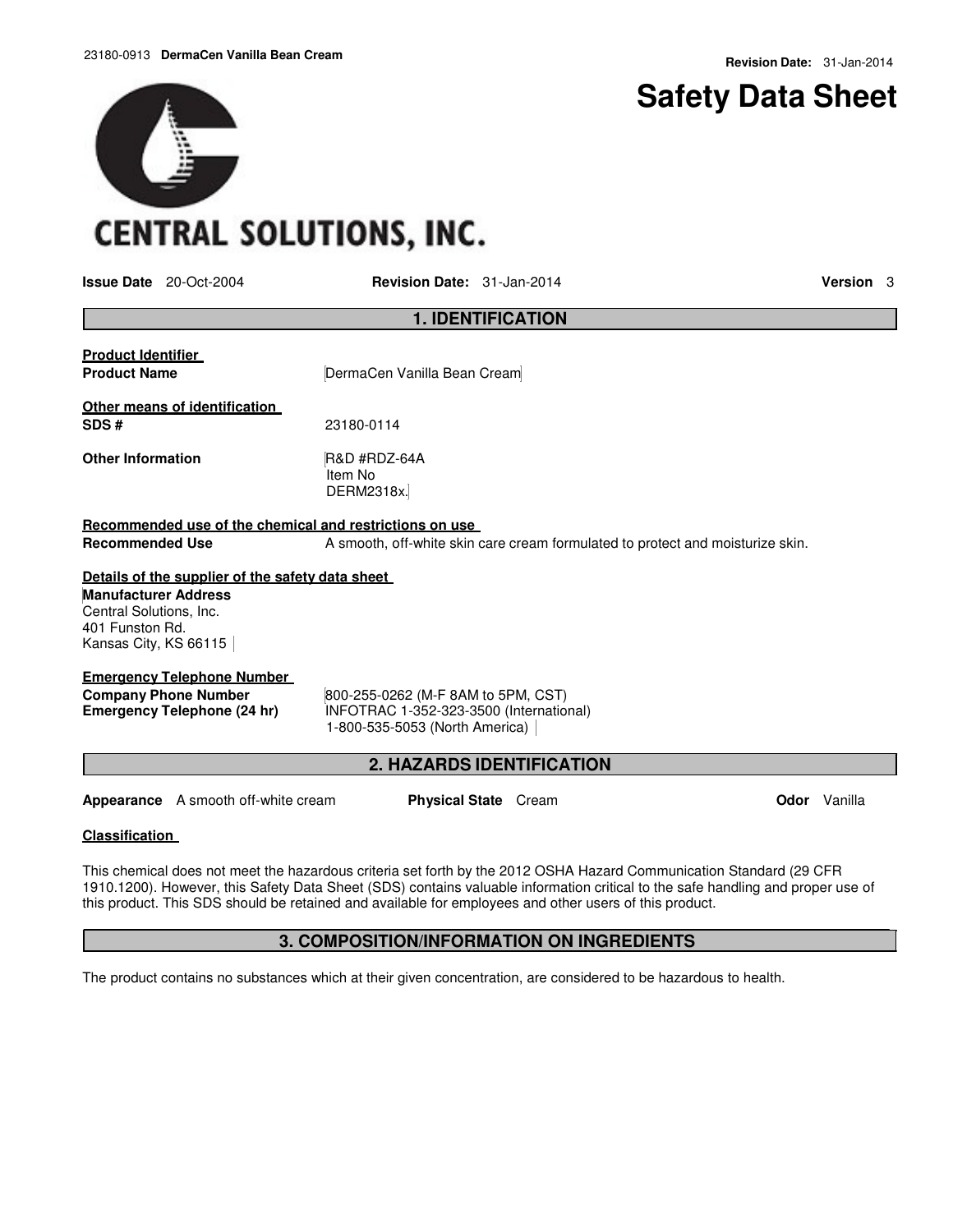#### **4. FIRST-AID MEASURES**

#### **First Aid Measures**

| <b>General Advice</b>                        | Provide this SDS to medical personnel for treatment. Always get medical attention when<br>product is swallowed or when symptoms are significant or persist. |  |
|----------------------------------------------|-------------------------------------------------------------------------------------------------------------------------------------------------------------|--|
| <b>Eye Contact</b>                           | Flush with clear water for 15 minutes. If eye irritation persists: Get medical advice/attention.                                                            |  |
| <b>Skin Contact</b>                          | Not needed, this product is a skin moisturizing lotion. If irritation develops, discontinue use.                                                            |  |
| <b>Inhalation</b>                            | Not an expected route of exposure.                                                                                                                          |  |
| Ingestion                                    | If patient is conscious and alert, dilute by drinking large quantities of water. Allow vomiting<br>to occur then get medical attention.                     |  |
| sat luan a shank ar sanahanaa an al-affa ata |                                                                                                                                                             |  |

#### **Most important symptoms and effects**

| <b>Symptoms</b>                                                            | EYES: Possible watering, mild burning and redness.<br>SWALLOWED: Possible gastrointestinal irritation or disturbance. |  |  |  |
|----------------------------------------------------------------------------|-----------------------------------------------------------------------------------------------------------------------|--|--|--|
| Indication of any immediate medical attention and special treatment needed |                                                                                                                       |  |  |  |
| <b>Notes to Physician</b>                                                  | Treat symptomatically.                                                                                                |  |  |  |

#### **5. FIRE-FIGHTING MEASURES**

#### **Suitable Extinguishing Media**

Use extinguishing measures that are appropriate to local circumstances and the surrounding environment.

**Unsuitable Extinguishing Media** Not determined.

#### **Specific Hazards Arising from the Chemical**

Product is not flammable or combustible.

**Hazardous Combustion Products** Carbon oxides.

#### **Protective equipment and precautions for firefighters**

As in any fire, wear self-contained breathing apparatus pressure-demand, MSHA/NIOSH (approved or equivalent) and full protective gear.

#### **6. ACCIDENTAL RELEASE MEASURES**

#### **Personal precautions, protective equipment and emergency procedures**

| <b>Personal Precautions</b> | Use personal protective equipment as required. |  |
|-----------------------------|------------------------------------------------|--|
|-----------------------------|------------------------------------------------|--|

#### **Methods and material for containment and cleaning up**

**Methods for Containment** Prevent further leakage or spillage if safe to do so.

| <b>Methods for Clean-Up</b> | SMALL SPILLS: Small spills $(1 gallon) may be washed down a drain or cleaned up and$     |
|-----------------------------|------------------------------------------------------------------------------------------|
|                             | disposed of into a sanitary sewer system.                                                |
|                             | LARGE SPILLS: Large spills (> 1 gallon) should be contained and collected (by absorption |
|                             | or vacuuming) then disposed of properly.                                                 |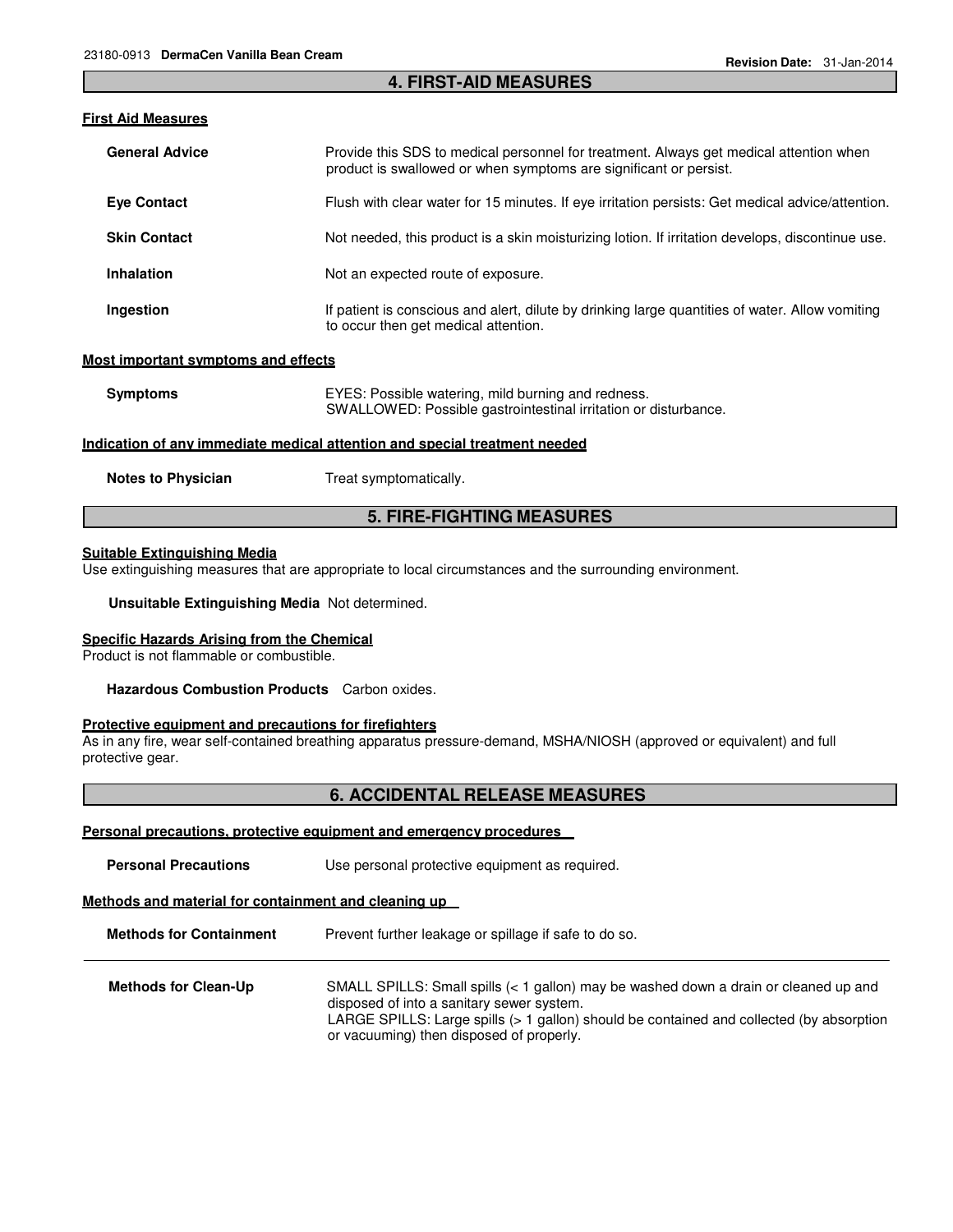#### **7. HANDLING AND STORAGE**

#### **Precautions for safe handling**

**Advice on Safe Handling** Handle in accordance with good industrial hygiene and safety practice. Do not contaminate water, food, or feed. Do not reuse empty containers. Keep containers clean & closed.

#### **Conditions for safe storage, including any incompatibilities**

- **Storage Conditions Keep out of the reach of children.**
- **Incompatible Materials** Oxidizing agents.

#### **8. EXPOSURE CONTROLS/PERSONAL PROTECTION**

**Exposure Guidelines** The following information is given as general guidance

#### **Appropriate engineering controls**

| <b>Engineering Controls</b>                                           | Mechanical Ventilations (General): Normally sufficient<br>Local Exhaust: Not Normally Needed. |  |  |
|-----------------------------------------------------------------------|-----------------------------------------------------------------------------------------------|--|--|
| Individual protection measures, such as personal protective equipment |                                                                                               |  |  |
| <b>Eve/Face Protection</b>                                            | Not needed, avoid putting product into eyes while applying to the skin.                       |  |  |
| <b>Skin and Body Protection</b>                                       | Not needed, this product is a skin moisturizing lotion.                                       |  |  |
| <b>Respiratory Protection</b>                                         | Not needed. General ventilation is normally adequate.                                         |  |  |
|                                                                       |                                                                                               |  |  |

**General Hygiene Considerations** Do not get into eyes. Protect food & drink from contamination by product.

#### **9. PHYSICAL AND CHEMICAL PROPERTIES**

#### **Information on basic physical and chemical properties**

**Physical State** Cream

**Property pH Melting Point/Freezing Point Boiling Point/Boiling Range Flash Point Evaporation Rate Flammability (Solid, Gas) Upper Flammability Limits Lower Flammability Limit** Not determined **Vapor Pressure Vapor Density**

#### **Values**  6.0-7.0

Not established 100 °C / 212 °F Not flammable Not established Not determined Not determined Not established Not established

**Appearance A smooth off-white cream <b>Odor** Vanilla **Color Color Color Color Color Color Not determined Odor Threshold** Not determined

 **Rem ark s • Method**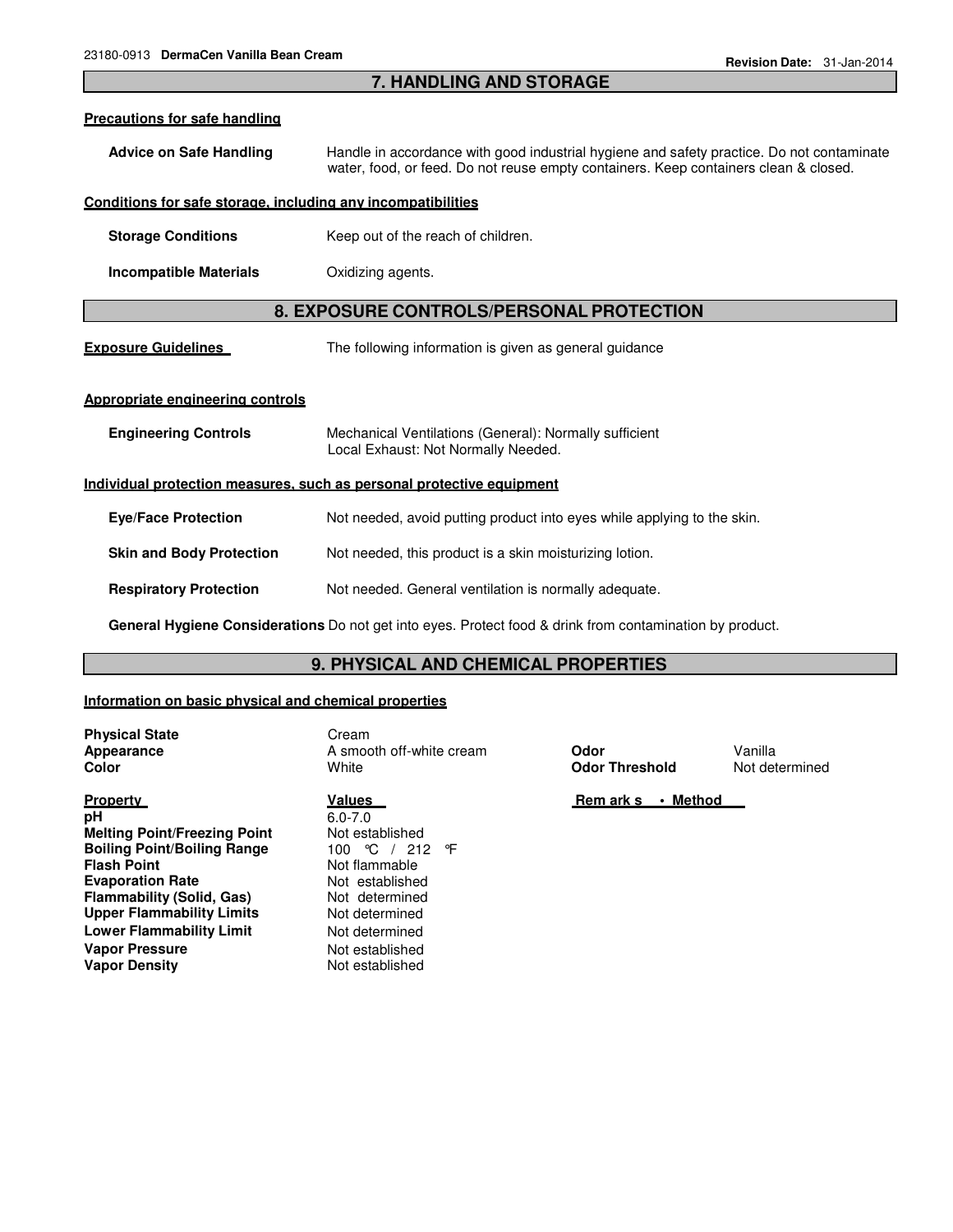| <b>Specific Gravity</b>          | $0.96 - 0.99$     |
|----------------------------------|-------------------|
| <b>Water Solubility</b>          | Dispersible in wa |
| Solubility in other solvents     | Not determined    |
| <b>Partition Coefficient</b>     | Not determined    |
| <b>Autoignition Temperature</b>  | Not determined    |
| <b>Decomposition Temperature</b> | Not determined    |
| <b>Kinematic Viscositv</b>       | Not determined    |
| <b>Dynamic Viscosity</b>         | 10,000-25,000     |
| <b>Explosive Properties</b>      | Not determined    |
| <b>Oxidizing Properties</b>      | Not determined    |
| Density                          | @ 25°C 8.0 to 8   |
|                                  |                   |

## le in water mined<br>mined mined  $\frac{5,000}{5}$  cps **Density** @ 25° C 8.0 to 8.25 lb/gal

### **10. STABILITY AND REACTIVITY**

#### **Reactivity**

Not reactive under normal conditions.

#### **Chemical Stability**

Stable under recommended storage conditions.

#### **Possibility of Hazardous Reactions**

None under normal processing.

**Hazardous Polymerization** Hazardous polymerization does not occur.

#### **Conditions to Avoid**

Keep out of reach of children.

#### **Incompatible Materials**

Oxidizing agents.

#### **Hazardous Decomposition Products**

Burning may yield carbon monoxide and carbon dioxide.

#### **11. TOXICOLOGICAL INFORMATION**

#### **Information on likely routes of exposure**

| <b>Product Information</b> |                                                                                                       |
|----------------------------|-------------------------------------------------------------------------------------------------------|
| <b>Eye Contact</b>         | May cause mild eye irritation.                                                                        |
| <b>Skin Contact</b>        | None, this product is a skin moisturizing lotion.                                                     |
| <b>Inhalation</b>          | Under normal conditions of intended use, this material is not expected to be an inhalation<br>hazard. |
| Ingestion                  | May cause discomfort if swallowed.                                                                    |

#### **Component Information**

#### **Information on physical, chemical and toxicological effects**

**Symptoms** Please see section 4 of this SDS for symptoms.

#### **Delayed and immediate effects as well as chronic effects from short and long-term exposure**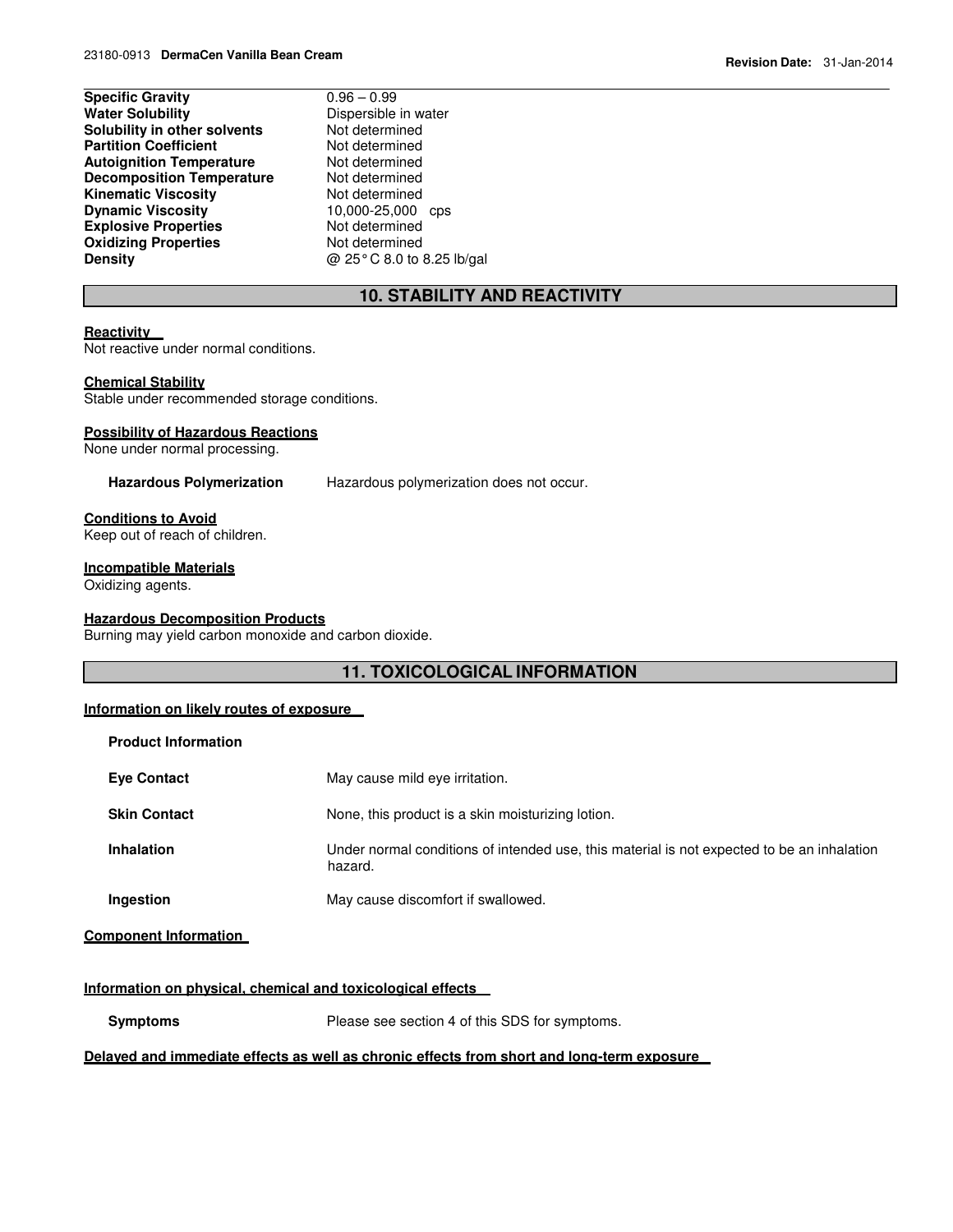**Carcinogenicity** This product does not contain any carcinogens or potential carcinogens as listed by OSHA, IARC or NTP.

#### **Numerical measures of toxicity**

Not determined

#### **12. ECOLOGICAL INFORMATION**

#### **Ecotoxicity**

The product is not expected to be hazardous to the environment.

#### **Persistence/Degradability** Not determined

**Bioaccumulation**

Not determined

**Mobility** Not determined

#### **Other Adverse Effects**

Not determined

#### **13. DISPOSAL CONSIDERATIONS**

#### **Waste Treatment Methods**

| <b>Disposal of Wastes</b>     | Disposal should be in accordance with applicable regional, national and local laws and<br>regulations. |
|-------------------------------|--------------------------------------------------------------------------------------------------------|
| <b>Contaminated Packaging</b> | Disposal should be in accordance with applicable regional, national and local laws and<br>regulations. |

#### **14. TRANSPORT INFORMATION**

| <b>Note</b> | Please see current shipping paper for most up to date shipping information, including<br>exemptions and special circumstances. |
|-------------|--------------------------------------------------------------------------------------------------------------------------------|
| <b>DOT</b>  | Not regulated                                                                                                                  |
| - - - -     |                                                                                                                                |

**IATA** Not regulated

**IMDG** Not regulated